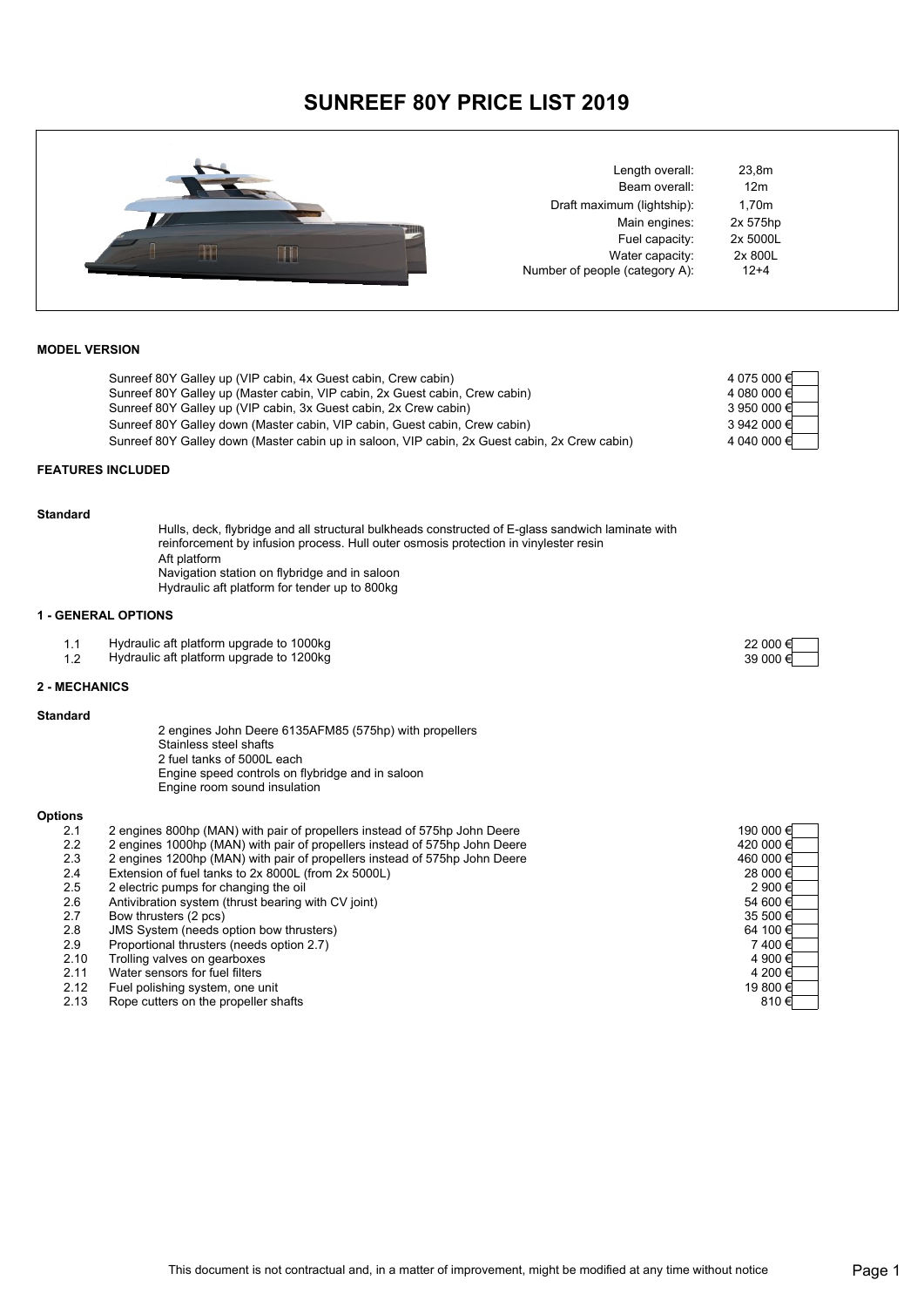## **3 - DECK GEAR**

# **Standard**

| Manual gangway             |
|----------------------------|
| Flush hatches on deck      |
| 1 swim ladder on the skirt |
| 2 aft capstans for mooring |
| Garage for water toys      |

#### **Options**

| 3.1 | Composite hard top bimini on the flybridge with openable roof and integrated lights | 119 900 € |
|-----|-------------------------------------------------------------------------------------|-----------|
| 3.2 | Bimini windshield - transparent canvas only for the front                           | 5 200 €   |
| 3.3 | Bimini windshield - transparent canvas for 3 more sides                             | 10 400 €  |
| 3.4 | Rigid wave breaking window on flybridge                                             | 28 700 €  |
| 3.5 | Upgrade to hydraulic gangway                                                        | 32 500 €  |
| 3.6 | Shower head on the cockpit ceiling with mixing valve                                | 2 600 €   |
| 3.7 | Covers set (navigation station, flybridge tables)                                   | 1 760 €   |
| 3.8 | Jetski launching system for garage                                                  | 19 900 €  |
| 3.9 | 6x retractable Stainless Steel Seasmark B400x Cleats insatead of standard one       | 11 850 €  |

#### **4 - ELECTRICAL SYSTEMS**

#### **Standard**

AC-230V 50Hz 1ph: main switchboard, Victron Quattro 24V/5000W/120A, shore power inlet (32A 230V 50Hz inlet), shore power cord (1x 20m 3-cond), one 230V socket per cabin, two 230V socket in salon, dining area and kitchen, 2x USB socket in each cabin and 2x in saloon

DC-24V: main switchboard, house batteries (24V/800Ah), starting batteries, DC distribution, wiring

Generator 19KVA

#### **Options**

|      | AC-230V 50Hz 1ph: main switchboard with panel extension (semi-automatic change over shore-               |          |
|------|----------------------------------------------------------------------------------------------------------|----------|
| 4.1  | generators), 2 chargers (24V/100A), inverter (220V/50Hz/5000W), 2x shore power inlet 63A, 3x socket (230 | 32 400 € |
|      | V) in cabins, 4 sockets in saloon, 4 in dining area, 4 in galley                                         |          |
| 4.2  | Upgrade DC-24V: main switchboard, upgrade to 1200Ah from 800Ah                                           | 3 800 €  |
| 4.3  | Additional Inverter 230V/50Hz/5000W                                                                      | 4 200 €  |
| 4.4  | Additional Inverter 120V/60Hz/3000W + 10 sockets                                                         | 6 200 €  |
| 4.5  | Additional Victron Quattro 24V/5000W/120A (not compatible with 4.1)                                      | 4 200 €  |
| 4.6  | Upgrade to Quattro 24V/8000W/200A (not compatible with 4.1)                                              | 1700€    |
| 4.7  | Additional Charger Skylla 24V/100A                                                                       | 4 200 €  |
| 4.8  | Additional Charger for engine starting batteries, one on each side                                       | 990€     |
| 4.9  | Upgrade Shore power inlet to 2x 63A                                                                      | 3 200 €  |
| 4.10 | 2x alternator 24V/110A                                                                                   | 12 500 € |
| 4.11 | 50/60Hz shore connection kit                                                                             |          |
|      | ASEA frequency converter                                                                                 | 94 500 € |
| 4.12 | Additional Generator 19KVA                                                                               | 27 800 € |
| 4.13 | <b>Additional Generator 27KVA</b>                                                                        | 35 900 € |
| 4.14 | Generator upgrade from 19KVA to 27KVA                                                                    | 8 100 €  |
| 4.16 | Upgrade to 2 parallel working gensets 2x 18KVA 50Hz 230V                                                 | 31 200 € |
| 4.17 | Upgrade to 2 parallel working gensets 2x 28KVA 50Hz 230V                                                 | 38 200 € |

### **5 - LIGHTS**

#### **Standard**

Lights with LED lamps

Domotic system for lights, controls, and D/C system, including dimmers for ceiling lights (Domotic system function):

- Control:
- Lighting with dimming - Navigation lights
- Control of valves and pumps of black water
- Measurement:
- Tank level monitoring with alarm: fresh water, black water, fuel
- Battery and Victron charger monitoring with alarm: starter/ main batteries bank/ emergency
- batteries (if installed)
- Measurement of temperature in the engine room
- Lights in the engine rooms

# **Options**

- 5.1 Underwater lights LED, one color to be chosen along with localization: white or blue (price per unit)<br>5.2 Underwater lights LED RGBW, localization to be chosen (price per unit)
- Underwater lights LED RGBW, localization to be chosen (price per unit)
- 5.3 Exterior lighting (LEDs, deck search light)

| 600 €     |  |
|-----------|--|
| 2 400 €   |  |
| 13 200 €I |  |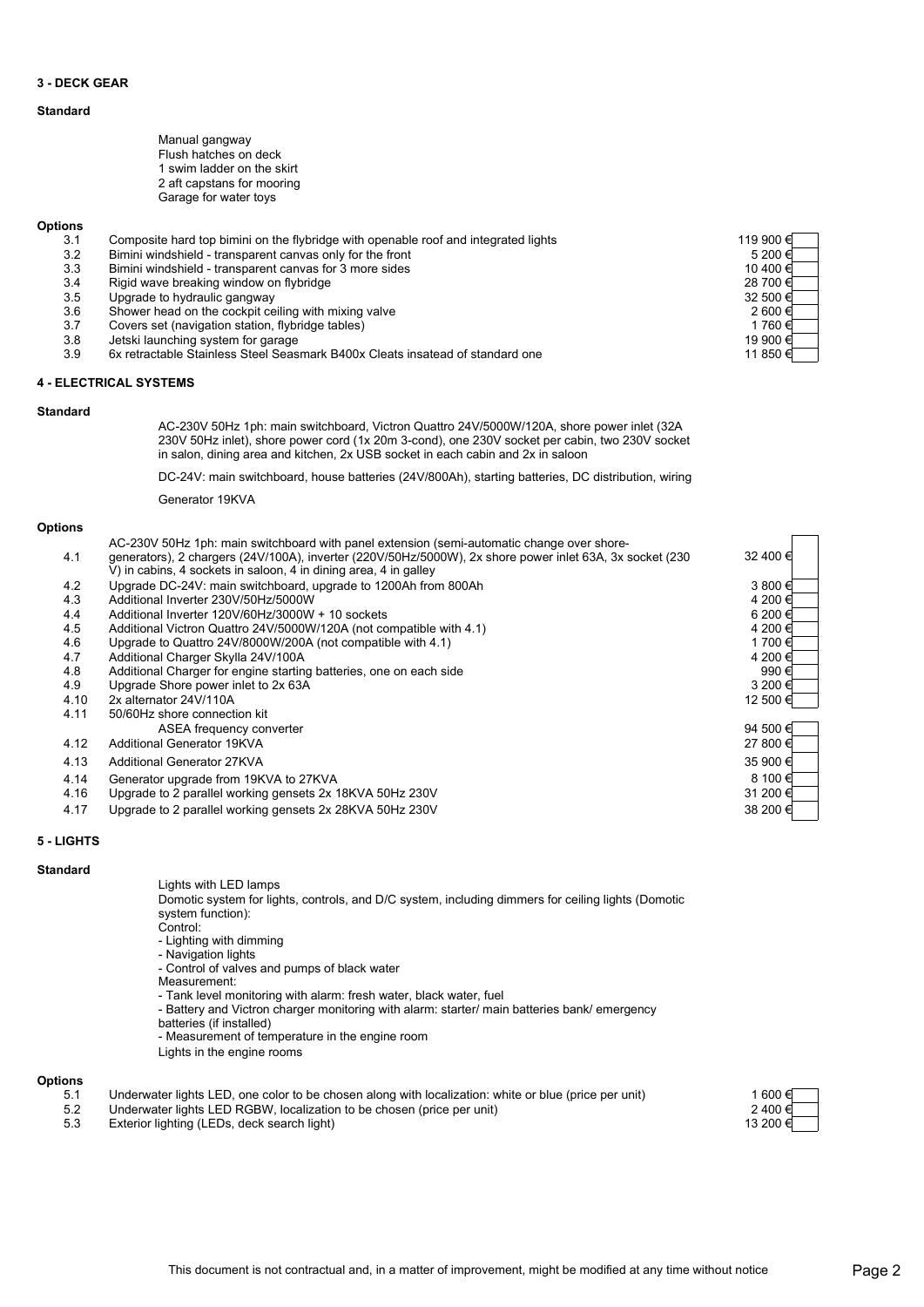### **6 - NAVIGATION & ELECTRONICS**

- Compass (size 135mm)
- Chronometer and barometer

Navigation pack SIMRAD: 2pcs MFDs 9", depth,speed & temp sensor, GPS, VHF with DSC function (dual station, built in AIS receiver, Intercom function)

# **Options**

- 6.1 Upgrade SIMRAD: 2pcs MFDs 12", radar HALO24, autopilot, AIS, depth,speed & temp sensor, GPS, VHF Upgrade SIMRAD: 2pcs MFDs 12", radar HALO24, autopilot, AIS, depth,speed & temp sensor, GPS, VHF 3 900 €<br>with DSC function (dual station, built in AIS receiver, Intercom function ), searchlight + control unit
- 6.2 Upgrade SIMRAD: 2pcs MFDs 16", radar HALO24, autopilot, AIS, depth,speed & temp sensor, GPS, VHF Opgrade SilvikAD: 2pcs MFDs 16, radar HALO24, autopliot, AIS, depth, speed & temp sensor, GPS, VHF<br>with DSC function (dual station, built in AIS receiver, Intercom function), searchlight + control unit 5 900 €
- 6.3 Fishfinder
- Wireless autopilot controller  $600 \in$
- 6.5 Satellite Communication System KVH V3 IP
- 6.6 Satellite Communication System KVH V7 HTS<br>6.7 4G/LTE Wifi antenna worldwide
- 6.7 4G/LTE Wifi antenna worldwide<br>6.8 Satellite TV antenna KVH TV6
- Satellite TV antenna KVH TV6
- 6.9 External camera with color and night vision

# **7- PLUMBING**

#### **Standard**

Fresh water: 2x 800L with level indicators, pressurized pump, 2 water heaters of 100L each Black water: 1x 500L tank with pump discharge system, electric pump 4 electrical bilge pumps 2 manual bilge pump Hand shower on deck 1 pressurized fresh water outlet on cockpit (female quick-coupling snap connector) Electric toilets 24V in bathrooms with fresh water flush

### **Options**

- 7.1 Watermaker 95l/h 24V Watermaker 280l/h - 230V 7.3 7.4 Upgrade black water tanks to 2x 500L<br>7.5 Fresh water inlet (connection between Fresh water inlet (connection between the boat's water network and the shore water supply)  $7.6$  Fresh water outlet for washing the deck 7.7 Retractable hose (5mb) with shower head in chain locker for chain wash<br>7.8 Additional Bilge pump in both forepeaks 12 950 € 17 200 € 1 grey water tank 800L with electric pumps of additional extraction and piping installation (max two grey 17 300 €<br>water tanks possible) 6 000 €
	- Additional Bilge pump in both forepeaks

# **8 - COMFORT ON BOARD**

#### **Standard**

Electric blinds (plisse) in saloon Manual roman blinds in cabins Curtains and backdrop for entrance door Air conditioning installation in the saloon, galley and cabins: 70 000 BTU/h Washer&dryer (one item) (Bosch or Siemens) Sunpad area on aft flybridge Stainless steel sliding entrance door Pantograph electric door to front deck Galley appliances package (Bosch or/and Siemens): refrigerator with freezer, dishwasher, electric oven, cooker hood

# 3 150 € 28 000 € 45 000 € 4 900 € 21 900 € 1 300 €

| 12 950 €<br>17 200 € |  |
|----------------------|--|
| 17 300 €<br>6 000 €  |  |
| 700€<br>390€         |  |
| 690€<br>3 200 €      |  |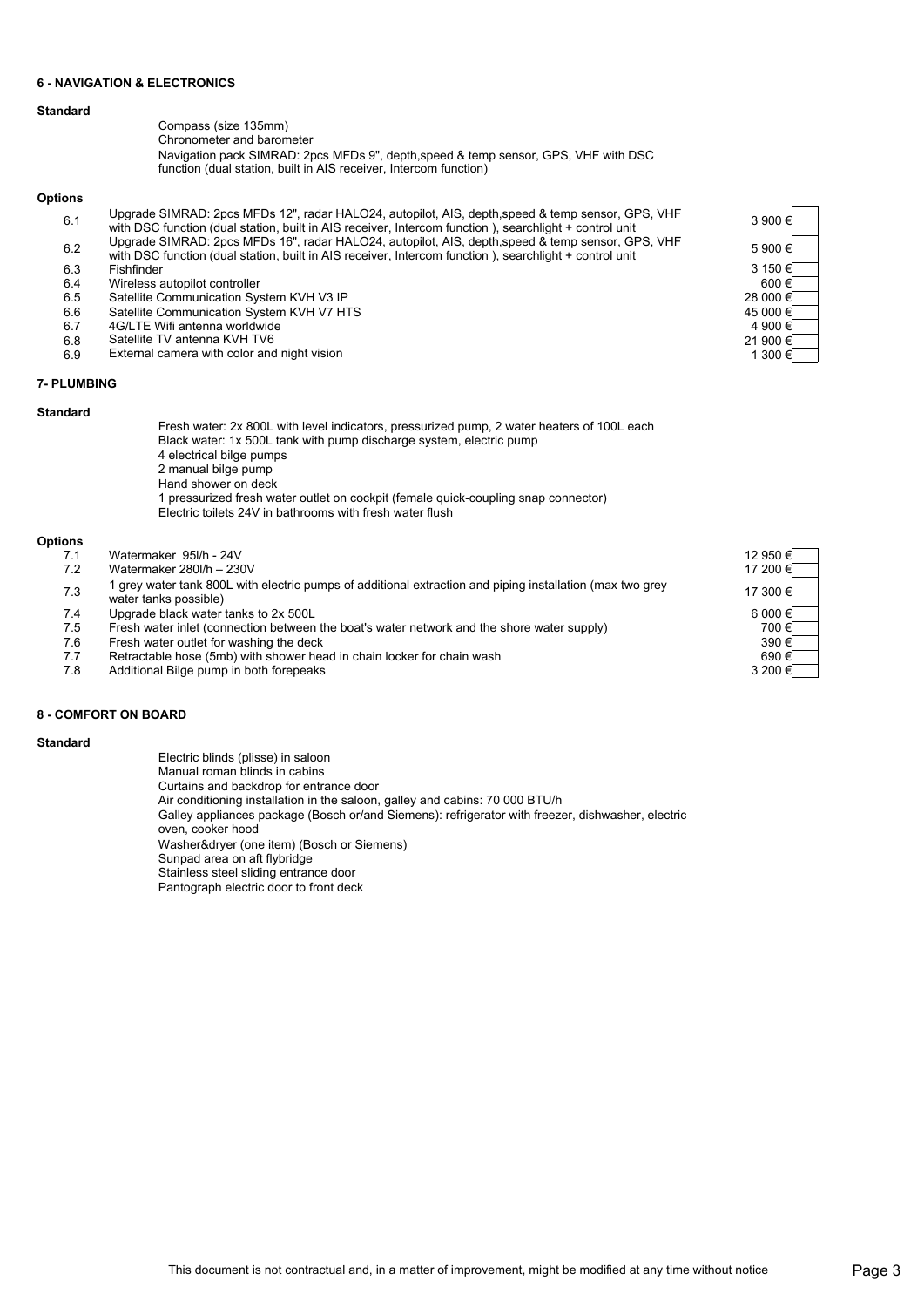# **Options**<br>8.1 G

8.1 Generalities

| 8.1.1<br>8.1.2                                                                                     | Electrically recessed blinds (plisse) in cabins<br>Manual, recessed blinds (plisse) in cabins                                                                                                                                                                                                                                                                                                                                                                                                                                                                                                                                                                                                                                                                                                                                                                                                                                                                                                                                                                                                                                                                                                                                                                                                                              | 27 000 €<br>11 200 €                                                                                                                                                                                                                                           |
|----------------------------------------------------------------------------------------------------|----------------------------------------------------------------------------------------------------------------------------------------------------------------------------------------------------------------------------------------------------------------------------------------------------------------------------------------------------------------------------------------------------------------------------------------------------------------------------------------------------------------------------------------------------------------------------------------------------------------------------------------------------------------------------------------------------------------------------------------------------------------------------------------------------------------------------------------------------------------------------------------------------------------------------------------------------------------------------------------------------------------------------------------------------------------------------------------------------------------------------------------------------------------------------------------------------------------------------------------------------------------------------------------------------------------------------|----------------------------------------------------------------------------------------------------------------------------------------------------------------------------------------------------------------------------------------------------------------|
|                                                                                                    | 8.2 Electrical appliance                                                                                                                                                                                                                                                                                                                                                                                                                                                                                                                                                                                                                                                                                                                                                                                                                                                                                                                                                                                                                                                                                                                                                                                                                                                                                                   |                                                                                                                                                                                                                                                                |
| 8.2.1<br>8.2.2<br>8.2.3<br>8.2.4<br>8.2.5<br>8.2.6                                                 | Upgrade Air Conditioning to 120 000 BTU/h<br>Upgrade Air Conditioning to 170 000 BTU/h<br>Galley appliances upgrade to Miele<br>Heating system (needs air conditioning installation)<br>Washing machine and dryer as separate units Miele, upgrade from standard<br>Wine cooler in the saloon                                                                                                                                                                                                                                                                                                                                                                                                                                                                                                                                                                                                                                                                                                                                                                                                                                                                                                                                                                                                                              | 49 500 €<br>59 900 €<br>11 600 €<br>15 200 €<br>4 800 €<br>2 500 €                                                                                                                                                                                             |
| 8.3 Leisure items<br>8.3.1<br>8.3.2<br>8.3.3<br>8.3.4<br>8.3.5<br>8.3.6<br>8.3.7<br>8.3.8<br>8.3.9 | Widescreen LED TV 43" with instalation (saloon)<br>Widescreen LED TV 55" with instalation (saloon)<br>Lifting system up/down (if possible depend on layout)<br>Lifting system for TV under ceiling with swivel (TV up to 55")<br>Hi-Fi Pack 1: for saloon or/and outdoor<br>8.3.5.1 Sonos Surround 5.1 (Playbar + SUB + 2x Play:1)<br>8.3.5.2 2 waterproof speakers in the cockpit and 2 in the flybridge<br>8.3.5.3 2 waterproof speakers on front deck<br>Hi-Fi Pack 2: (price per cabin)<br>8.3.6.1 Sonos Connect: AMP with ceiling speakers<br>LED TV 32" (price per cabin/unit)<br>Terrestial TV antenna<br>Safe (price per unit)<br>8.3.10 Electric diving compressor 100L/min 90-330bar<br>8.3.11 Diving bottles holder<br>8.3.12 Multifuctional full-size rest-lounge with foldable backrest<br>8.3.13 Front deck cushions<br>8.3.14 Jacuzzi on the flybridge<br>8.3.15 Waterfall for jacuzzi (requires biminib 3.1, option 3.2 and option 8.3.14)<br>8.3.16 Bar module in cockpit<br>9.3.16.1 Sink with retractable faucet for the bar module<br>9.3.16.2 Ice maker for the bar module<br>9.3.16.3 Low fridge for the bar module<br>8.3.17 Bar module on flybridge<br>9.3.17.1 Sink with retractable faucet for the bar module<br>9.3.17.2 Ice maker for the bar module<br>9.3.17.3 Low fridge for the bar module | 3 900 €<br>4400€<br>4 100 €<br>22 100 €<br>4 500 €<br>3 000€<br>1 500 €<br>1 800 €<br>2 100 €<br>2 300 €<br>800€<br>8 200 €<br>3700€<br>2 900 €<br>2850€<br>50 400 €<br>19 800 €<br>3 900 €<br>1500€<br>3700€<br>2 800€<br>6 300 €<br>1500€<br>3700€<br>2 800€ |
|                                                                                                    | 9.3.17.4 Electric Stainless Steel BBQ                                                                                                                                                                                                                                                                                                                                                                                                                                                                                                                                                                                                                                                                                                                                                                                                                                                                                                                                                                                                                                                                                                                                                                                                                                                                                      | 2 600€                                                                                                                                                                                                                                                         |

## **9 - FINISHING**

# **Standard**

Design fee (1 day with interior design + 3 renders - saloon, owner's cabin and owner's head Wooden furniture panels category A with mat polyurethan lacquer\* Vinyl floor in saloon and cabins Decorative rug/carpet in saloon Hull and deck in white gelcoat *\*according to individual design* Interior wall and ceiling panels, sofas, headboards and beds in skai (artificial leather) or easy-clean fabrics\*

# **Options**

| 9.1  | Wood finished with mat polyester lacquer                                           | 36 700 €  |
|------|------------------------------------------------------------------------------------|-----------|
| 9.2  | Wood finished with gloss polyester lacquer                                         | 58 700 €  |
| 9.3  | Upgrade wood from category A to category B                                         | 9 900 €   |
| 9.4  | Upgrade wood from category A to category C                                         | 25 600 €  |
| 9.5  | Interior upholstered wall and ceiling panels in easy-clean fabrics instead of skai | 4 900 €   |
| 9.6  | Interior sofas and cushions in natural leather instead of skai                     | 14 200 €  |
| 9.7  | Wooden floor (plywood + natural veneer) in saloon                                  | 9750€     |
| 9.8  | Wooden floor (plywood + natural veneer) in cabins                                  | 6 500 €   |
| 9.9  | Glued carpets in cabins                                                            | 5 900 €   |
| 9.10 | Cockpit and skirts covered with teak                                               | 38 870 €  |
| 9.11 | Deck covered with teak                                                             | 50 870 €  |
| 9.12 | Flybridge covered with teak                                                        | 39 490 €  |
| 9.13 | Hydraulic platform covered with teak                                               | 11 230 €  |
| 9.14 | Side of hulls painted in colored gelcoat (light colors)                            | 42 100 €  |
| 9.15 | Side of hulls with high gloss lacquer (color to be decided by customer)            | 160 000 € |
| 9.16 | Side of hulls with metalized lacquer (color to be decided by customer)             | 179 000 € |
| 9.17 | Fitted forepeak (need option 7.8):                                                 |           |
|      | Standard: bed with composite painted wall<br>9.17.1                                | 19 800 €  |
|      | Comfort: bed and bathroom with composite painted wall<br>9.17.2                    | 28 300 €  |
|      | De luxe: bed and bathroom with premium finish<br>9.17.3                            | 35 500 €  |
| 9.18 | Air condition for forepeak (need air condition instalation)                        | 5 600 €   |